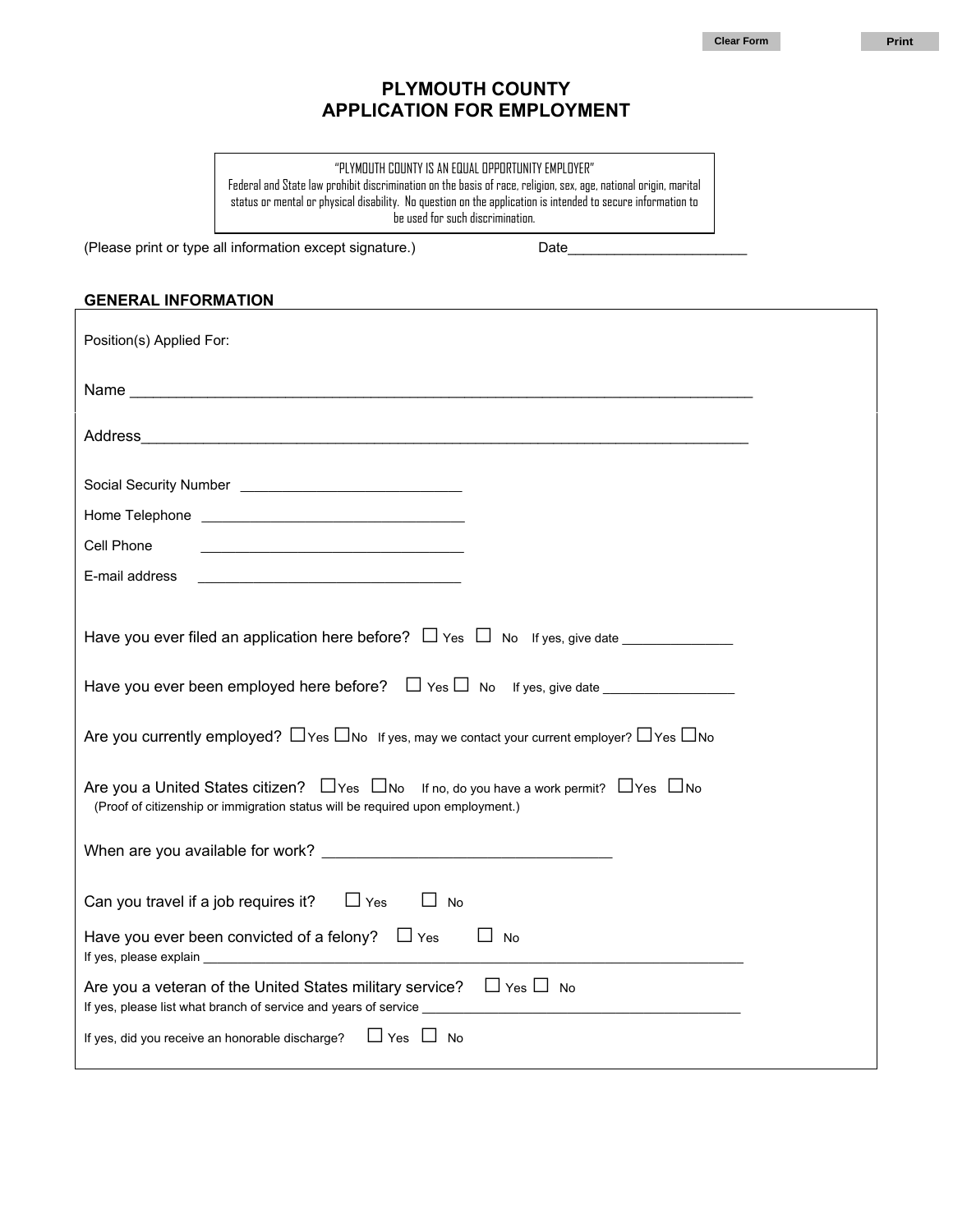## **EDUCATION**

| TYPE OF SCHOOL       | NAME OF SCHOOL | <b>LOCATION</b> | # OF YEARS | MAJOR or<br><b>DEGREE</b> |
|----------------------|----------------|-----------------|------------|---------------------------|
| High School          |                |                 |            |                           |
| College              |                |                 |            |                           |
| Graduate School      |                |                 |            |                           |
| Bus. Or Trade School |                |                 |            |                           |
| Professional School  |                |                 |            |                           |

| <b>COMPUTER SKILLS</b>                                                        |                                                           |                |                 |  |                  |
|-------------------------------------------------------------------------------|-----------------------------------------------------------|----------------|-----------------|--|------------------|
| Check off those computers skills with which you are proficient (any version). |                                                           |                |                 |  |                  |
| $\Box$ PC Users                                                               | ∟Macintosh User                                           | $\Box$ Windows | ∟Microsoft Word |  | Microsoft Access |
| $\Box$ Microsoft Excel                                                        | □ Microsoft Publisher □ Web Page Design/Maint. □ □ E-mail |                |                 |  | $\Box$ Internet  |
| Please list<br>⊿Other.                                                        |                                                           |                |                 |  |                  |
|                                                                               |                                                           |                |                 |  |                  |

| <b>DRIVER'S LICENSE</b>                                                                                   |  |  |  |  |
|-----------------------------------------------------------------------------------------------------------|--|--|--|--|
| □ Yes<br>Do you have a driver's license?<br>No                                                            |  |  |  |  |
| Driver's License #<br>State of issue                                                                      |  |  |  |  |
| $\Box$ Chauffeur<br>$\Box$ Operator<br>Commercial (CDL)                                                   |  |  |  |  |
| <b>Expiration Date</b>                                                                                    |  |  |  |  |
| Have you had any accidents during the past three years? $\Box$ Yes $\Box$ No<br>How many? $\qquad \qquad$ |  |  |  |  |
| $\Box$ Yes $\Box$<br>No<br>Have you had any moving violations during the past three years?<br>How many?   |  |  |  |  |

## **OTHER SPECIAL SKILLS**

Please list other special skills you may have, e.g. fluency in other languages, licenses, specialized training, apprenticeships, or job related military training.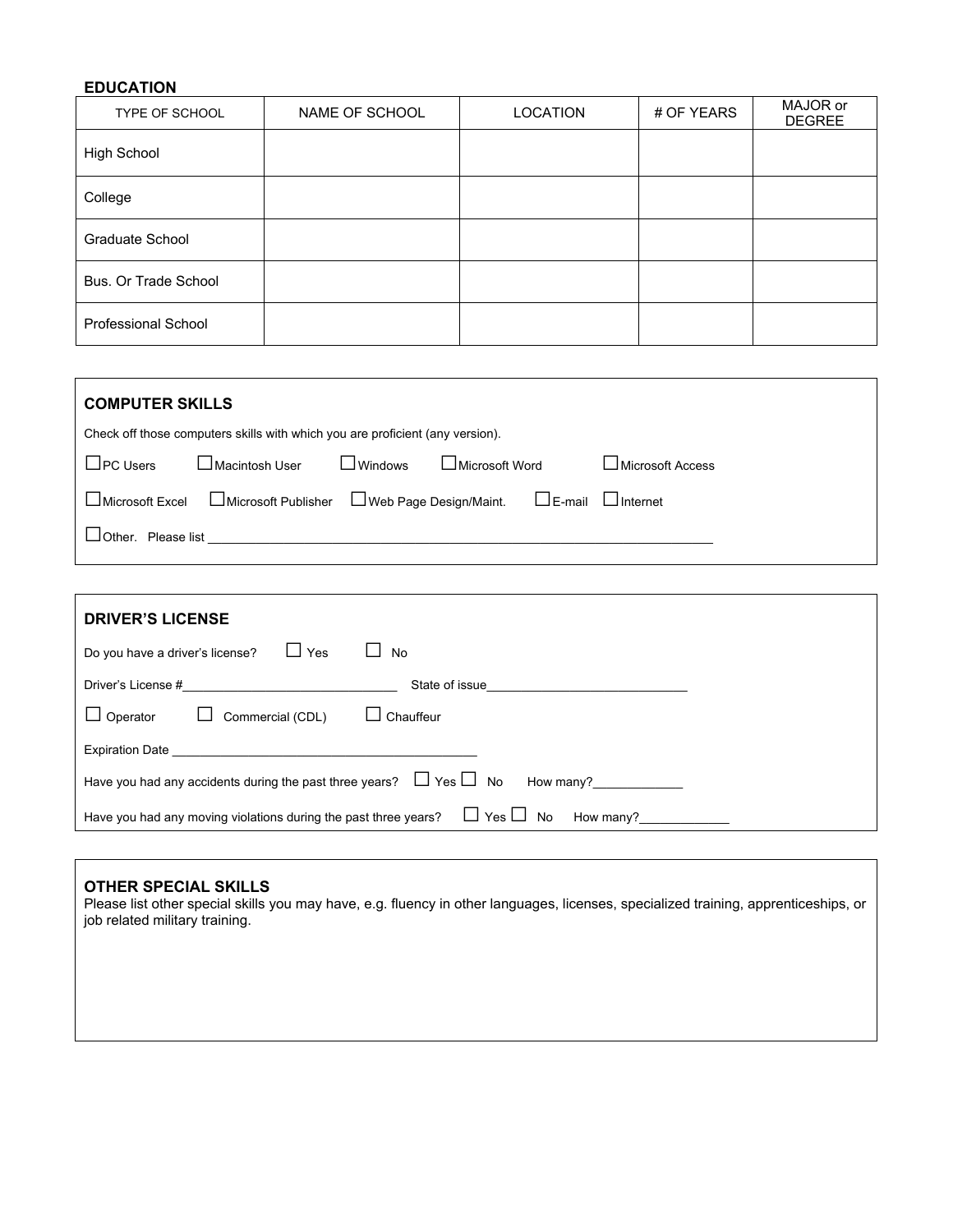## **WORK EXPERIENCE**

Please list your work experience beginning with your **most recent** job. If you were self-employed, give firm name. Exclude organization names which indicate race, religion, color, national origin, age, sex, disability, sexual orientation, or veteran's status.

| Employer:                     |                      |
|-------------------------------|----------------------|
| Address:                      |                      |
| <b>Job Title:</b>             | Supervisor:          |
| <b>Dates of Employment:</b>   | Rate of Pay:         |
| From:                         | Starting:            |
| To:<br><b>Work Performed:</b> | Ending:              |
|                               |                      |
|                               |                      |
|                               |                      |
|                               |                      |
| <b>Reason for Leaving:</b>    |                      |
|                               |                      |
| Employer:                     |                      |
| Address:                      |                      |
|                               |                      |
| <b>Job Title:</b>             | Supervisor:          |
|                               |                      |
| <b>Dates of Employment:</b>   | Rate of Pay:         |
| From:<br>To:                  | Starting:<br>Ending: |
| <b>Work Performed:</b>        |                      |
|                               |                      |
|                               |                      |
|                               |                      |
| <b>Reason for Leaving:</b>    |                      |
|                               |                      |
|                               |                      |
| Employer:                     |                      |
| Address:                      |                      |
|                               |                      |
| Job Title:                    | Supervisor:          |
|                               |                      |
| <b>Dates of Employment:</b>   | Rate of Pay:         |
| From:<br>To:                  | Starting:<br>Ending: |
| <b>Work Performed:</b>        |                      |
|                               |                      |
|                               |                      |
|                               |                      |
| <b>Reason for Leaving:</b>    |                      |
|                               |                      |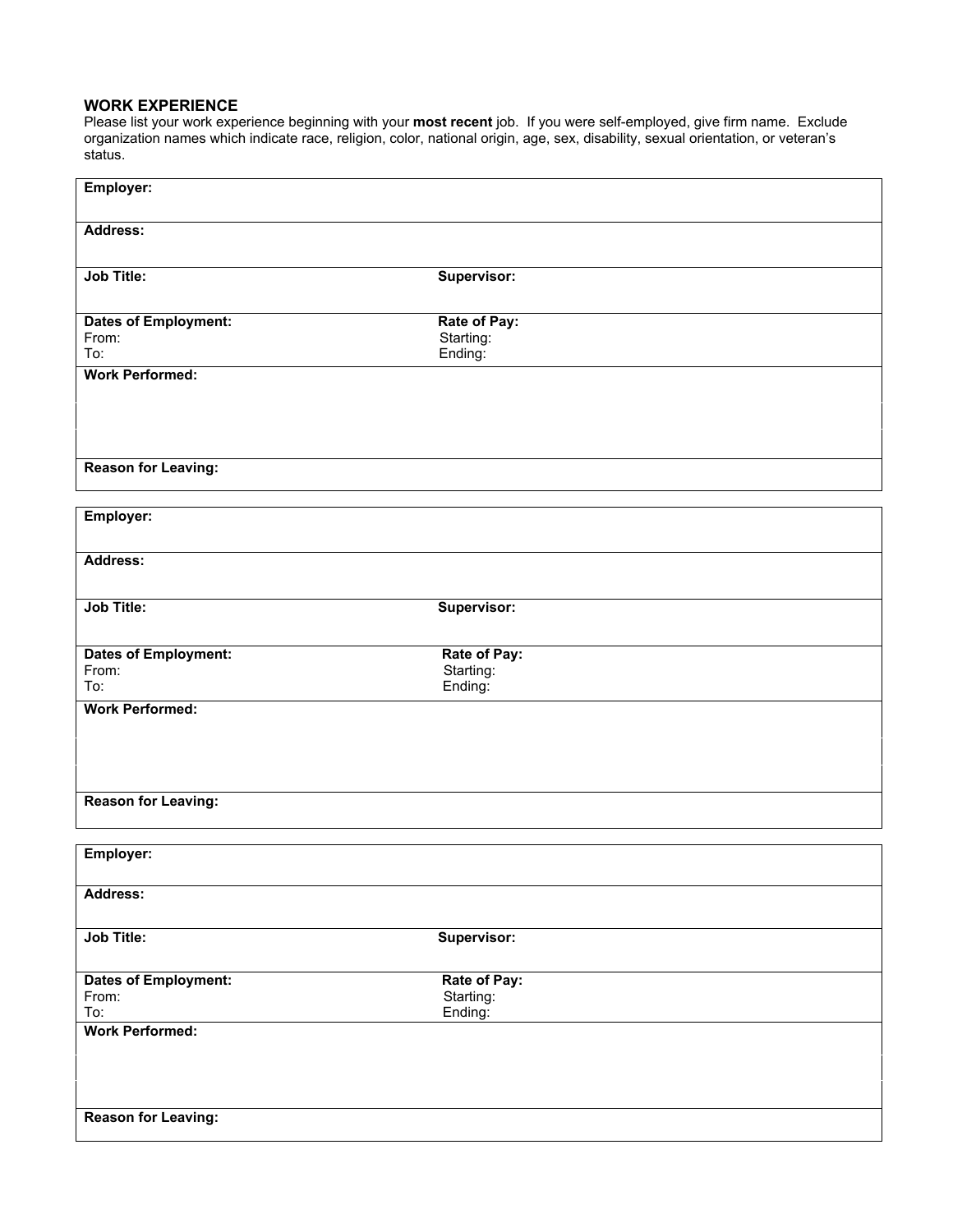| List professional, trade, business or civic activities and offices held.<br>You may exclude membership which would reveal gender, race, religion, national origin, age, ancestry,<br>disability or other protected status: |                                                                                                                      |  |  |  |
|----------------------------------------------------------------------------------------------------------------------------------------------------------------------------------------------------------------------------|----------------------------------------------------------------------------------------------------------------------|--|--|--|
| <b>References</b><br>Please list two references other than relatives or previous employers.                                                                                                                                |                                                                                                                      |  |  |  |
|                                                                                                                                                                                                                            |                                                                                                                      |  |  |  |
|                                                                                                                                                                                                                            |                                                                                                                      |  |  |  |
|                                                                                                                                                                                                                            |                                                                                                                      |  |  |  |
|                                                                                                                                                                                                                            |                                                                                                                      |  |  |  |
|                                                                                                                                                                                                                            | <u> 1980 - Johann John Stone, markin film ar yn y breninnas yn y breninnas y breninnas y breninnas y breninnas y</u> |  |  |  |

## **WAIVERS AND DISCLOSURES**

Please read each section carefully and sign below.

#### **AT-WILL EMPLOYMENT**

It is my understanding that this employment application, or the granting of an oral interview, does not represent a contract of employment or a promise of future benefits by this organization. I understand and agree that, if hired, my employment will be at-will in nature and may be terminated, with or without cause, at any time, by either myself or my employer. I also understand that this written statement supersedes any and all oral representations made by agents or representatives of this organization.

#### **CERTIFICATION OF TRUTH AND ACCURACY**

I certify that the information in this application is true, complete and correct. I understand that false answers, statements, or significant omissions made by me on this form shall be sufficient cause for denial of employment or discharge. I authorize investigation of all statements contained in this application for employment as may be necessary in arriving at an employment decision.

Signature of Applicant Date **Date** 

**This application for employment shall be considered active for a period of time not to exceed 45 days. Any applicant wishing to be considered for employment beyond this time period should inquire as to whether or not applications are being accepted at that time.** 

**Thank you for applying to Plymouth County.**

\_\_\_\_\_\_\_\_\_\_\_\_\_\_\_\_\_\_\_\_\_\_\_\_\_\_\_\_\_\_\_\_\_\_\_\_\_\_\_\_\_\_\_\_\_\_\_\_\_\_\_\_\_ \_\_\_\_\_\_\_\_\_\_\_\_\_\_\_\_\_\_\_\_\_\_\_\_

**Return application to: Plymouth County Sheriff 451 14th Ave SE Le Mars IA 51031**